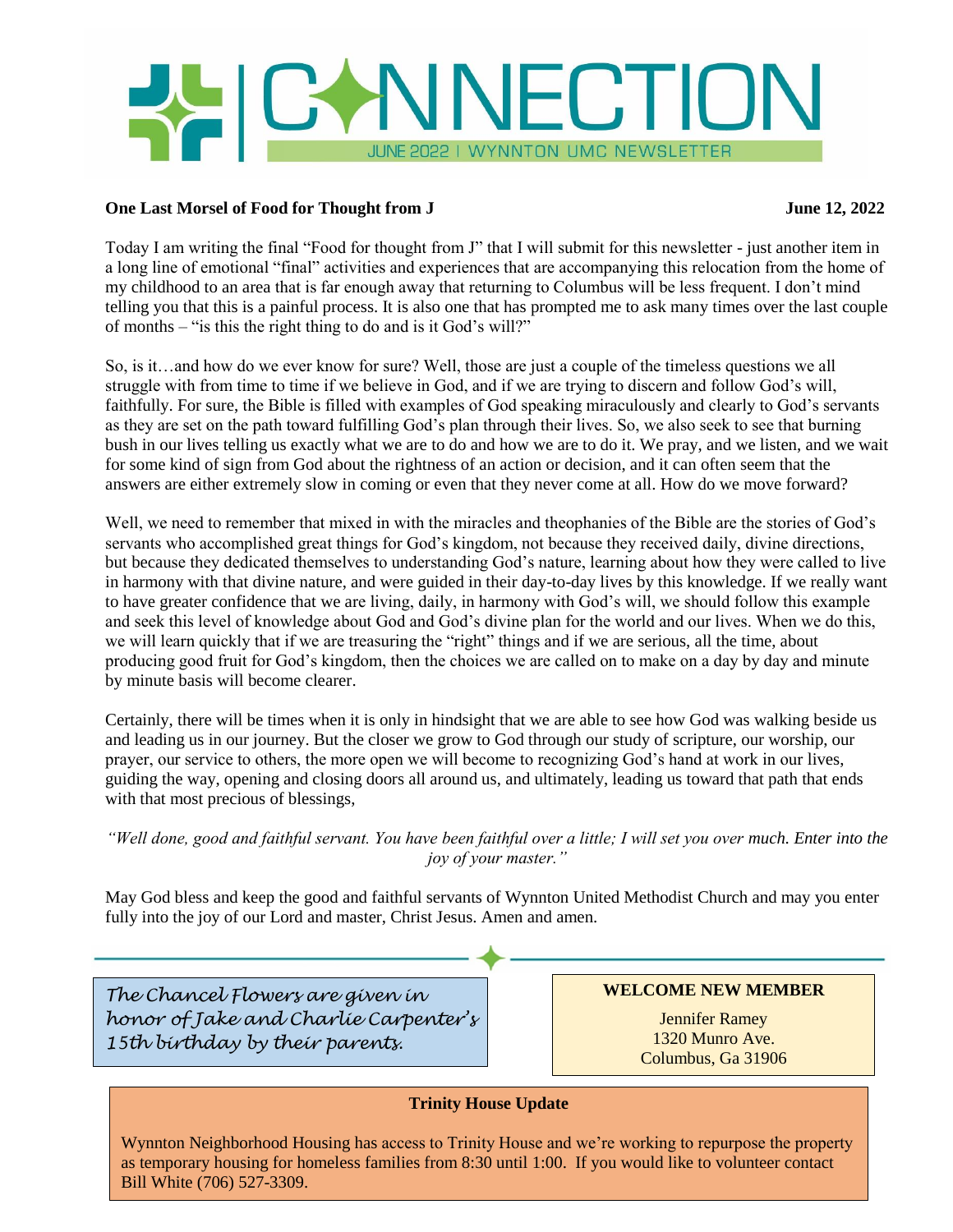

Wynnton is excited to announce that we will be hosting a Food Truck Party VBS that will run from June 13th to 17th from 9 a.m. - 12 Noon. If you are interested in volunteering or if you are interested in registering your child, please visit

https://www.myvbs.org/WynntonUMC/ to fill out the registration form. If you have any questions, please contact Meghan Gross at [mgross@wynntonumc.org.](mailto:mgross@wynntonumc.org) **Please remember to bring snacks for the VBS volunteer snack room on the dates your Sunday School Class is assigned.**

## **WELCOME NEW PASTORS**

Will and Michaela Walley will be moving into their new home on Friday, June 10th. Staff Parish would like to present them with some gift cards upon their arrival. If you individually or as a Sunday School Class or Bible Study would like to contribute, please bring the cards to the church this week.

The Wades will arrive in town sometime the week of the 13<sup>th</sup>. We would also like to do the same for them. You can also bring those cards to the church office.

Please designate which cards go to the Wades and which goes to the Walleys.

### **BE A WYNNTON WELCOMER**

WE NEED YOU! to sign-up as a Sunday morning welcomer. We are looking for volunteers to fill open slots through the end of June. Check your calendars for a few Sundays you are available to help us greet our members and guests on Sunday morning. Sign-up sheets will be available in the main hallway this Sunday.

# **JOYFUL NOTES FROM THE CHOIR!**

This Sunday, Trinity Sunday, our Chancel Choir will sing an anthem of Praise to God in three persons, our blessed Trinity! *Holy Is He*, by Grammy award winning composer David T. Clydesdale is a powerful anthem of praise and majesty which incorporates the hymn "Holy, Holy, Holy" on the last verse. This familiar hymn, by Reginald Heber, reinforces the holiness of one God in three persons, equally divine yet one. Hymn composer Heber stresses the importance of the Holy Trinity in this hymn in his choice to repeat the word "Holy" three times to represent the Triune God. For music theory buffs, the use of the D major triad throughout the hymn is symbolic of the Holy Trinity.

"Holy Is He" arr. by David Clydesdale Refrain

*Holy Is He and great is His glory. Holy is He and worthy of our praise. I stand in His presence amazed, and crown Him with worship and praise! Holy is He, Holy is He, Holy is He.*

*1 Who pardons my iniquities, who heals me from within? Who lifts my fallen life and sets me on my feet again? Who leads me like a shepherd when I've gone astray? My Lord, My God, My Jesus, the One I praise today! (Refrain)*

*2 Who hears me in my loneliness, who finds me where I hide? Who knocks outside my broken heart, til I let Him inside? Whose life deserves the honor laid before His throne? My Lord, My God, My Jesus, My Savior and my own! (Refrain)*

*Holy, holy, holy, Lord God Almighty! All Thy works shall praise Thy name in earth and sky and sea; Holy, holy, holy! merciful and mighty! God in three persons, blessed Trinity! Holy is He. Amen! Amen!*

#### 2 Corinthians 13:14

*May the grace of the Lord Jesus Christ, and the Love of God, and the fellowship of the Holy Spirit be with you all.*

God's Great Peace to You! Diana B.

## **NAME BADGE**

With the new pastors coming soon we will start wearing our name badges. If you cannot locate yours, please call the church office for a new one.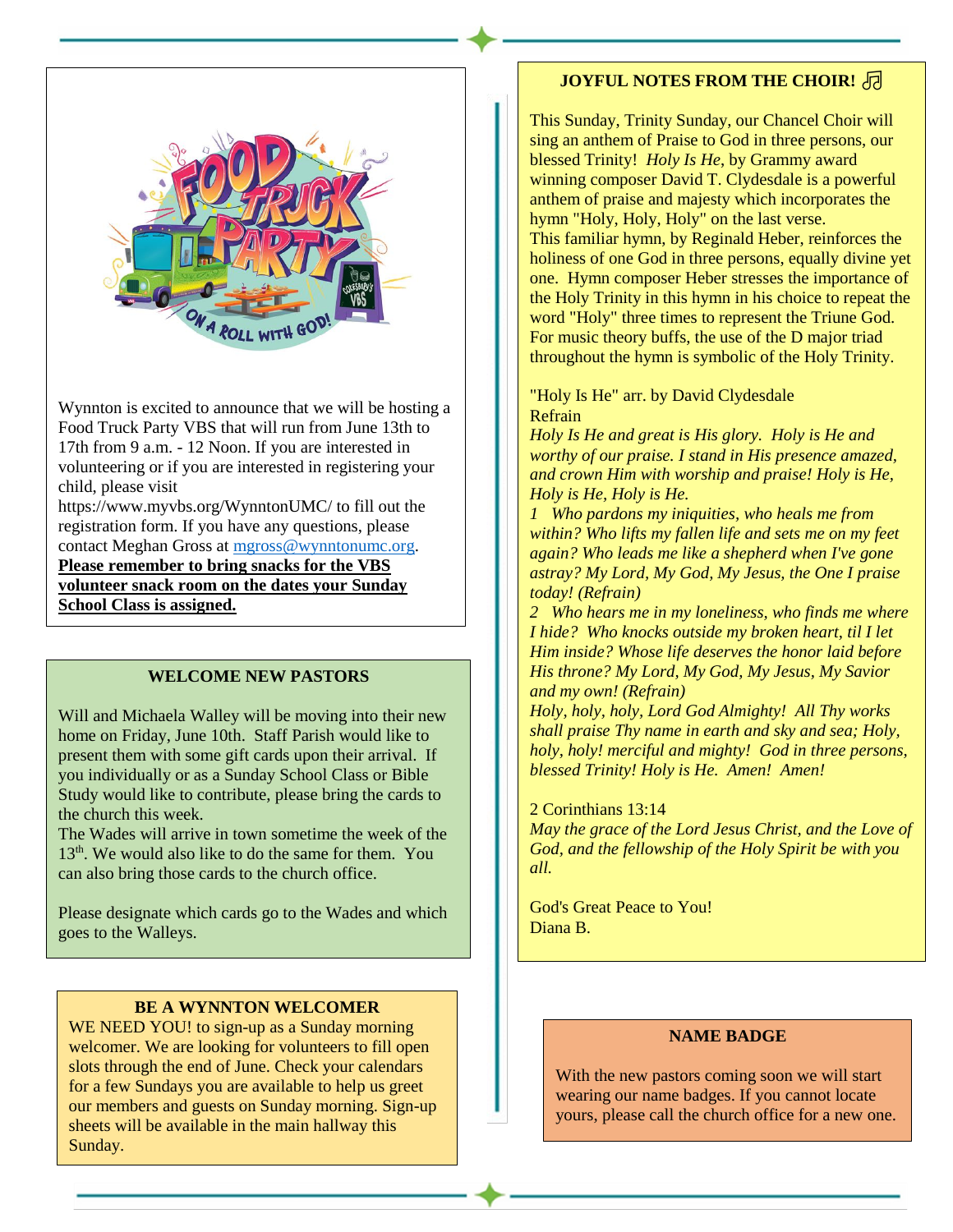### **CHILDREN'S SUNDAY SCHOOL**

Through Old Testament stories and mission projects, our children have been learning who God is, how He loves us and is always with us, and how we are to love God and love others. Children in Pre-K through 5th grade are welcome to join us for Children's Sunday School from 9:45 a.m. to 10:50 a.m. in the Grimes Bldg.'s first floor children's church room next to the nursery.

#### **Children's Programs**

The nursery is available from 8:30 a.m. to 12:15 p.m. as well as Sunday School for grades K-12 from 9:45-10:50 a.m. The nursery for infants through age 3 is on the first floor of the Grimes building. Children's Sunday School for K-5th Grade is on the 2nd floor of the Grimes building, and youth Sunday school is in the basement under the sanctuary. Children's Church will be offered for children through 5th Grade in the Children's Center in the Grimes building during the worship hour.

### **Youth Sunday School**



Youth Sunday School meets in the Basement from 9:45-10:45 a.m. Sunday mornings. Students in 6th through 12th grade are welcome to join us for coffee, donuts, and topical discussions of God's word.

We are doing a new series exploring where students can find God. We will explore the Old Testament stories of the building of the Tabernacle and Solomon's Temple. We're going to be "hands on", building dioramas of both! We'll explore the detail that scripture captures, how the Israelites interacted with God, and how the meta-narrative of the Bible continues today in how we meet and experience God.

If you'd like more information about Wynnton's youth program, please contact Rob Harbison, r.harbison@mchsi.com, (706) 289-3082.

### **Our Known Prayer Concerns:**

Sue Rogers Matthew Allen Bobby Porch Lillian Cox Lynn Christenson Beverly Ragsdale Aubrey Walker The Meacham Family Daro Miller Jake Wood Kimberly Smith David Woolbright Laura Harris

Lexy McRae Dorothy Robinson Kerry Mess Jennefer Spell Jim Accordino Gwen Bolin Joyce Hawkins Denise Hill Patsy Blalock Linda Osborne Alexandria Ridley Denise Stephens Denton Spurlin

#### **Christian Sympathy for loss of loved one:**

Family of Brad Trim Family of Lenore Ash Family of Larry Googe Family of Barbara Stevenson Family of Charles Ward Family of Martha Ann Elizondo Family of Glenn Killough Family of Jimmy Kent Family of Jean McGlamry

#### **WEEKLY CALENDAR**

### **Sunday, June 12**

| <b>Traditional Worship Service - Sanctuary</b> |
|------------------------------------------------|
|                                                |
|                                                |
|                                                |
|                                                |

# **Monday, June 13**

9:00-12:00 p.m. Vacation Bible School

## **Tuesday, June 14**

9:00-12:00 p.m.Vacation Bible School

#### **Wednesday, June 15**

9:00-12:00 p.m.Vacation Bible School 7:00-8:30 p.m. Choir Rehearsal

### **Thursday, June 16**

7:30 a.m. Men's Bible Study - Alpha Bldg. 9:00-12:00 p.m.Vacation Bible School

### **Friday, June 17**

9:00-12:00 p.m.Vacation Bible School